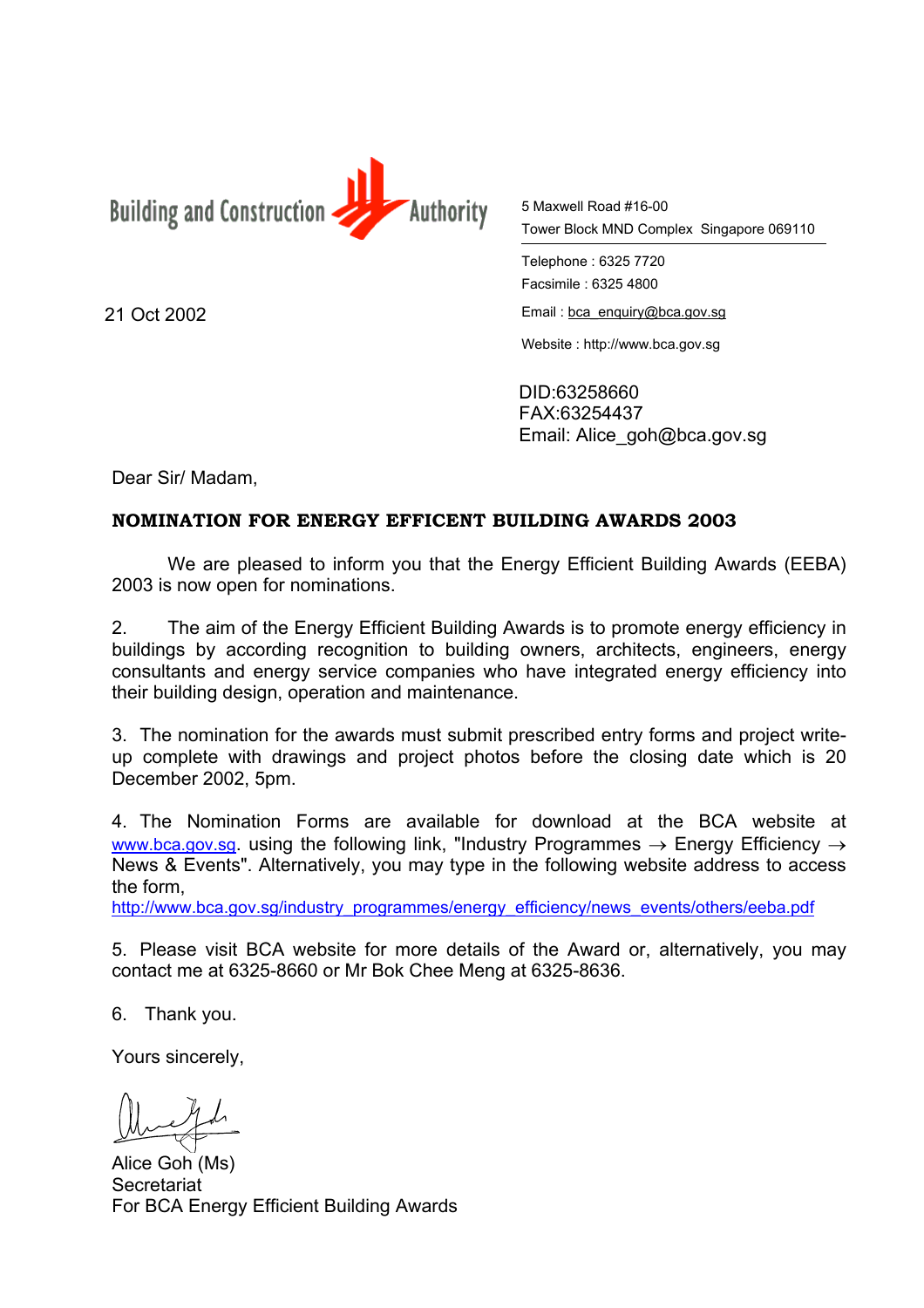

# **Energy Efficient Building Awards 2003**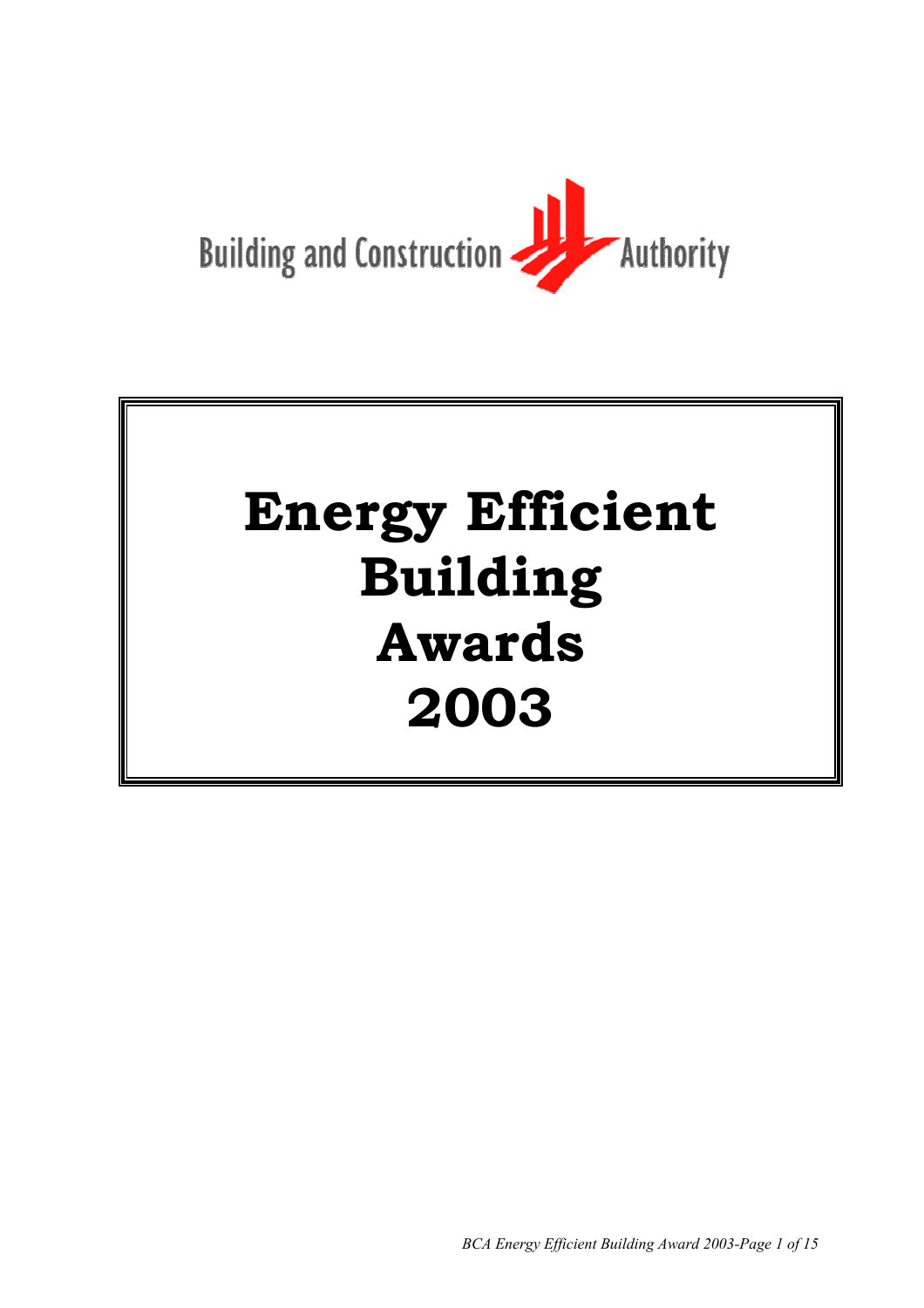## **Background**

The purpose of the Energy Efficient Building Awards (EEBA) is to promote energy efficiency in buildings and to accord recognition to building owners, architects, engineers, energy consultants and energy service companies who have integrated energy efficiency into their building design, operation and maintenance.

## **Award Categories**

The award is open to all buildings. Building owners can participate in any one of the four categories, namely:

- NEW & EXISTING BUILDING CATEGORY Air-conditioned building of less than 5 years old can participate under this category provided no major improvements have been made.
- RETROFITTED BUILDING CATEGORY This category is for air-conditioned buildings where major changes and improvements have already been introduced to improve energy efficiency.
- TROPICAL BUILDING CATEGORY This newly introduced category is for buildings with not more than 50% of its total gross floor area being air-conditioned and that they are not religious buildings. The primary focus is on its passive design.
- SPECIAL FEATURES CATEGORY The special features category is to recognise projects in buildings where innovative or advanced technologies are studied and applied and/or where special measures are implemented to enhance energy efficiency.

## **Assessment Panel**

All entries will be judged by an Assessment Panel comprising of senior representatives from the following organizations:

- Association of Consulting Engineers Singapore
- Building and Construction Authority
- Energy Market Authority
- Institution of Engineers, Singapore
- National Environment Agency
- National University of Singapore
- Real Estate Developers' Association of Singapore
- Singapore Environment Council
- Singapore Institute of Architects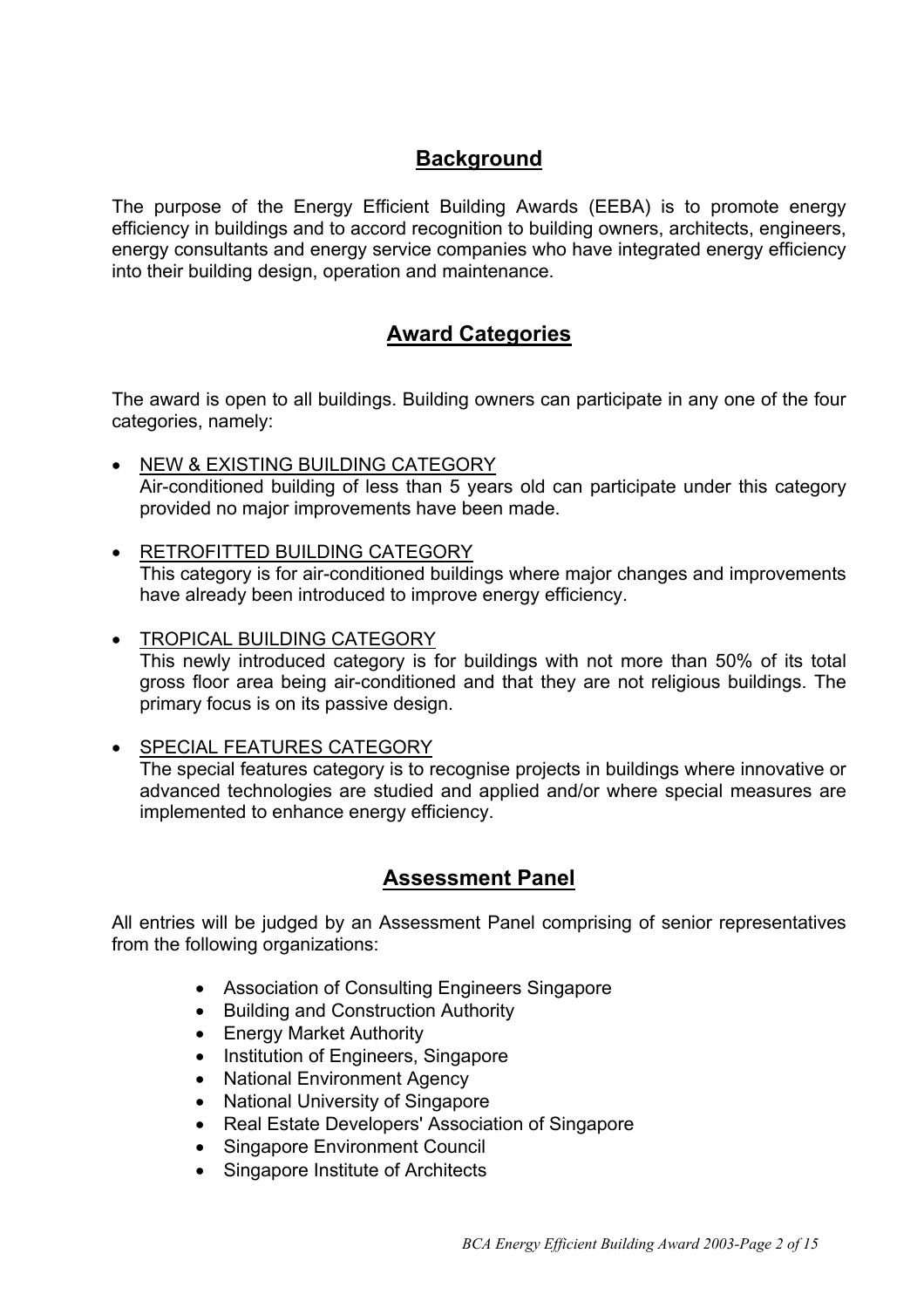## **Assessment Criteria**

Entries will be assessed based on the following criteria:

## **For New & Existing Building Category** 1. On-Site Natural Environment Considerations (15%) (e.g. use of vegetation, landscape, hardscape, water body and wind) 2. Passive Design Concepts (25%) (e.g. building orientation and design, envelope design, daylighting and natural ventilation) 3. Active Design Concepts (25%) (e.g. air-conditioning, lighting, building automation and energy recovery) 4. Management and Maintenance Scheme (25%) (e.g. energy management system and maintenance programme) 5. Environmental Impact Consideration (10%) (e.g. waste management and pollution management) **For Retrofitted Building Category** 1. Actual / Measured Energy Savings (25%) 2. Passive Design Concepts (25%) 3. Active Design Concepts (25%) 4. Management and Maintenance Scheme (20%) 5. Environmental Impact Consideration (5%) **For Tropical Building Category** 1. On-Site Natural Environment Considerations (20%) 2. Passive Design Concepts (40%) 3. Active Design Concepts (15%) 4. Maintenance & Management Scheme (15%)

The decision of the Assessment Panel shall be final and the panel has absolute discretion to make or withhold an award. The Assessment Panel may also re-categorise any entry, which in their opinion, fits better in another category.

5. Environment Impacts Consideration (10%)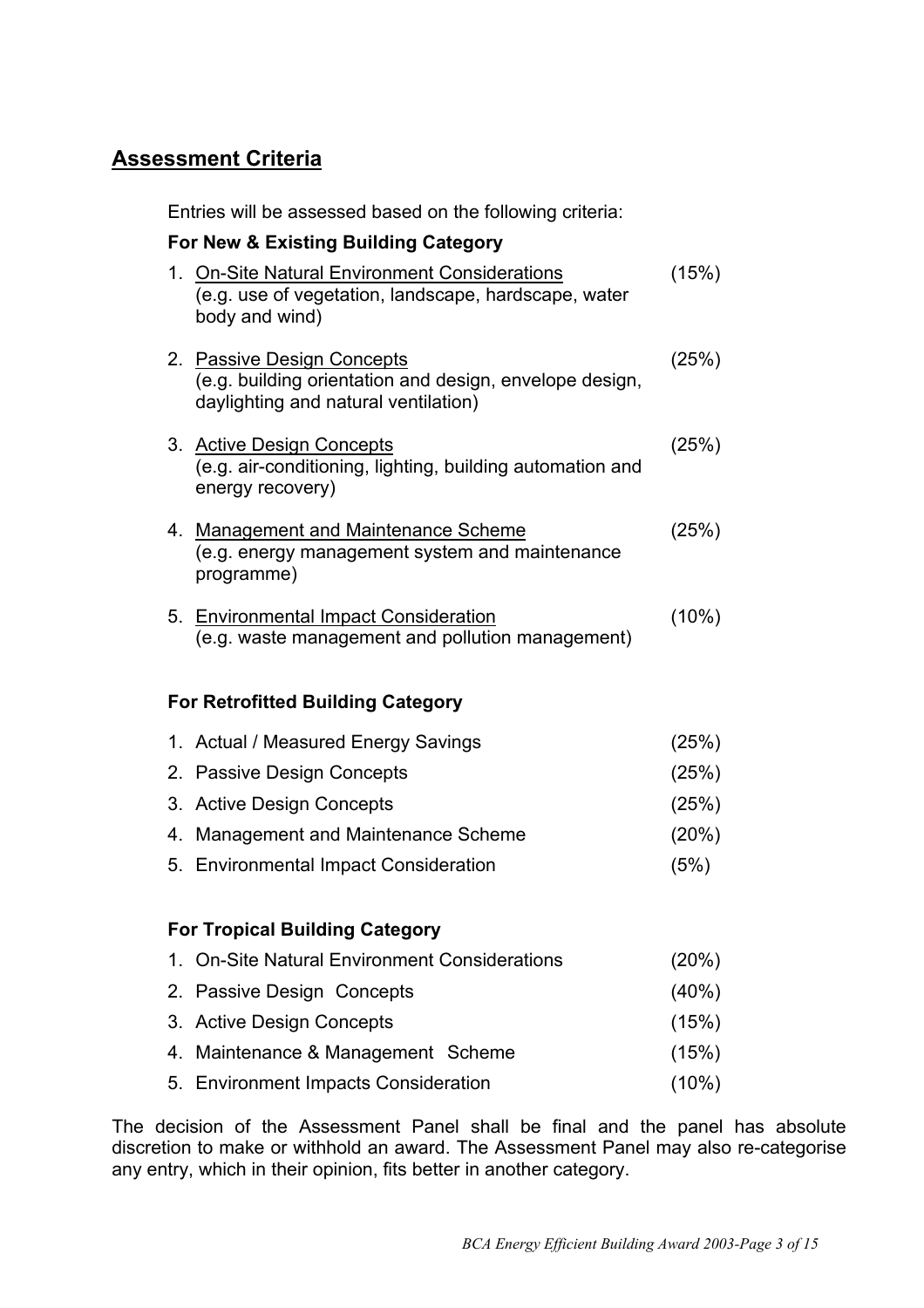## **Eligibility**

The EEBA is opened to all buildings in Singapore that meet the following pre-qualification criteria:

- 1. Energy Efficiency Index
	- $\bullet$  <250 kWh/m<sup>2</sup>/year based on Air conditioned area (for All Categories, excl. Tropical Building Category)
	- $\bullet$  < 150 kWh/m<sup>2</sup>/year based on Gross Floor area (for Tropical Building Category)
- 2. A/C Temperature and Other Settings
	- $\bullet$  Between 23<sup>o</sup>C and 25<sup>o</sup>C
	- Relative humidity between 55% to 65%
- 3. Lighting Load
	- Maximum 25 W/m<sup>2</sup> (gross floor area) for other buildings
	- Maximum 15 W/m<sup>2</sup> (gross floor area) for office buildings
- 4. Occupancy Rate (average over the last 12 months)
	- Minimum 60% of total units for hotels
	- Minimum 80% of total area for other buildings
- 5. Operating hours/yr.: To be based on 2000 hours/year
- 6. At least 1 full-year of operation
- 7. Additional Criterion for Retrofitted Building Category
	- Total energy savings of at least 15% after retrofitting
- 8. Additional Criteria for Tropical Building Category
	- A/C area shall not exceed 50% of its total gross floor area
	- Total gross floor area shall not be less than  $500<sup>2</sup>$
	- Not religious building
- 9. Additional Criterion for New & Existing Building Category and Tropical Building **Category** 
	- Building shall not be more than 5 years old

## **Trophies, Plaques & Certificates**

Building owner of the top entry in each category will receive a trophy. The first and second runners-up will receive plaques. Project consultants will be presented certificates of recognition. Trophies, plaques and certificates will be presented at the BCA Awards Ceremony 2003.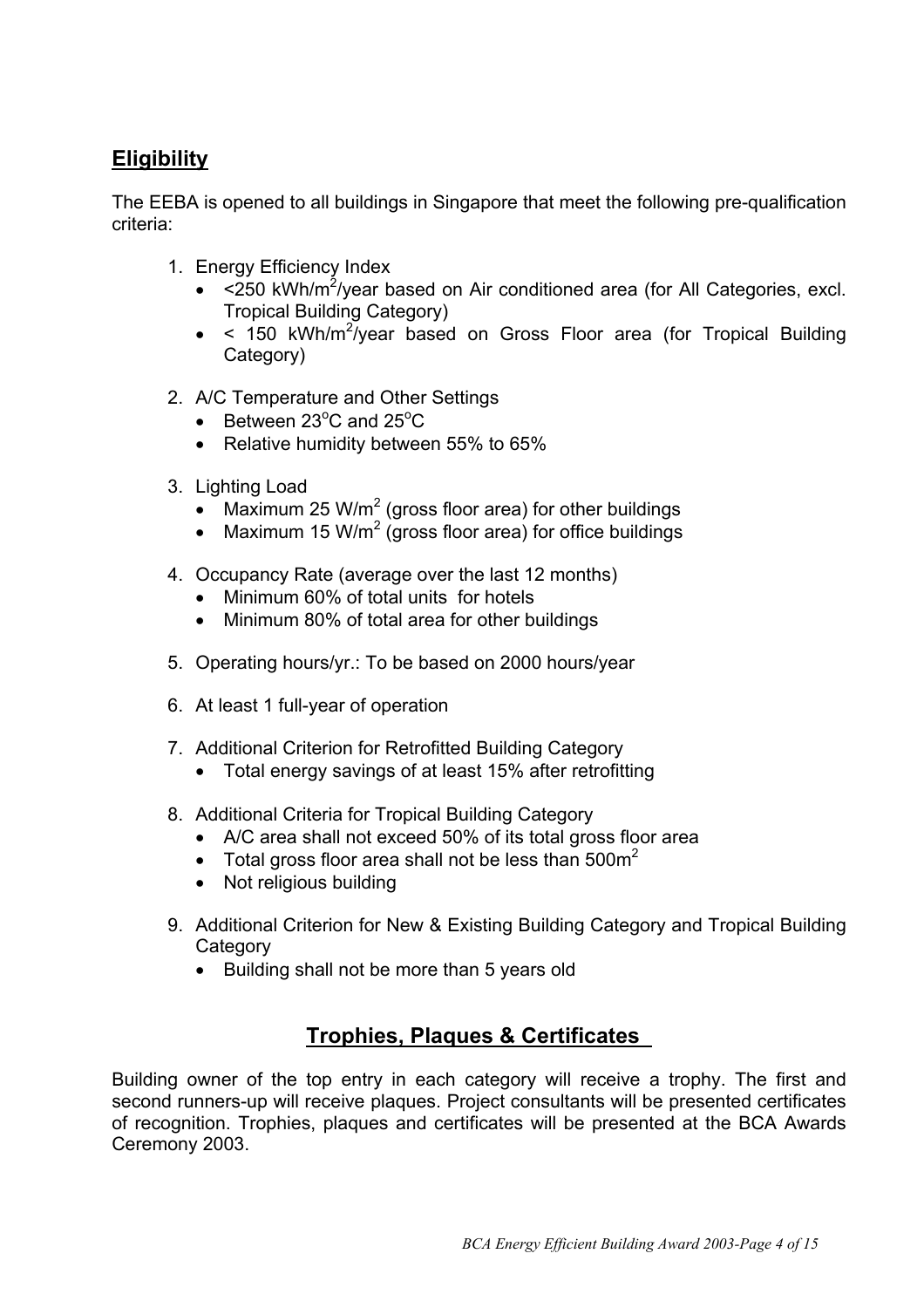## **ASEAN Awards**

EEBA winners will also have the honour of representing Singapore at the ASEAN Building Energy Efficiency Best Practices Award (ASEAN Award) in 2003

## **Entry Form and Write-Up**

Entries for the awards shall be submitted using the attached prescribed form, which are also available from BCA-NUS energy website at **www.bdg.nus.edu.sg/buildingenergy**. A following write-up of the energy efficient features is also required. The entry form and write-up must reach BCA **not later than 5pm on 20th Dec 2002**. *Type of font and size: Times Roman 12*

#### **For New & Existing Building Category and Retrofitted Building Category**

*(For guidelines of the write-up please refer to Appendix)*

| 1. Cover of report:<br>2. Overall on-site design:<br>(For Retrofitted Bldg Category will be Total Energy Saving instead of Overall On-Site<br>Design)                                                                                                                                                                                |        | 1 page<br>2 pages                                                       |
|--------------------------------------------------------------------------------------------------------------------------------------------------------------------------------------------------------------------------------------------------------------------------------------------------------------------------------------|--------|-------------------------------------------------------------------------|
| 3. Active design write-up (up to 4 features)<br>4. Passive design write-up (up to 4 features)<br>5. Maintenance & management write-up (up to 4 features)<br>6. Environmental impacts:<br>7. Drawings (in A4 / A3 size):<br>(Typical floor plan, site layout, roof plan<br>and vertical cross section)                                |        | 4 pages<br>4 pages<br>4 pages<br>1 page<br>4 pages                      |
|                                                                                                                                                                                                                                                                                                                                      | Total: | 20 pages (Max)                                                          |
| <b>For Tropical Building Category</b><br>(For guidelines of the write-up please refer to Appendix)                                                                                                                                                                                                                                   |        |                                                                         |
| 1. Cover of report:<br>2. Overall on-site design:<br>3. Active design write-up (up to 2 features)<br>4. Passive design write-up (up to 4 features)<br>5. Maintenance & management write-up<br>6. Environmental impacts:<br>7. Drawings (in A4 / A3 size):<br>(Typical floor plan, site layout, roof plan and vertical cross section) |        | 1 page<br>2 pages<br>2 pages<br>4 pages<br>1 pages<br>1 page<br>4 pages |
|                                                                                                                                                                                                                                                                                                                                      | Total: | 15 pages (Max)                                                          |

#### **For Special Feature Category**

The write-up shall not exceed 10 pages highlighting the advanced technologies and/or special measures implemented to enhance energy efficiency.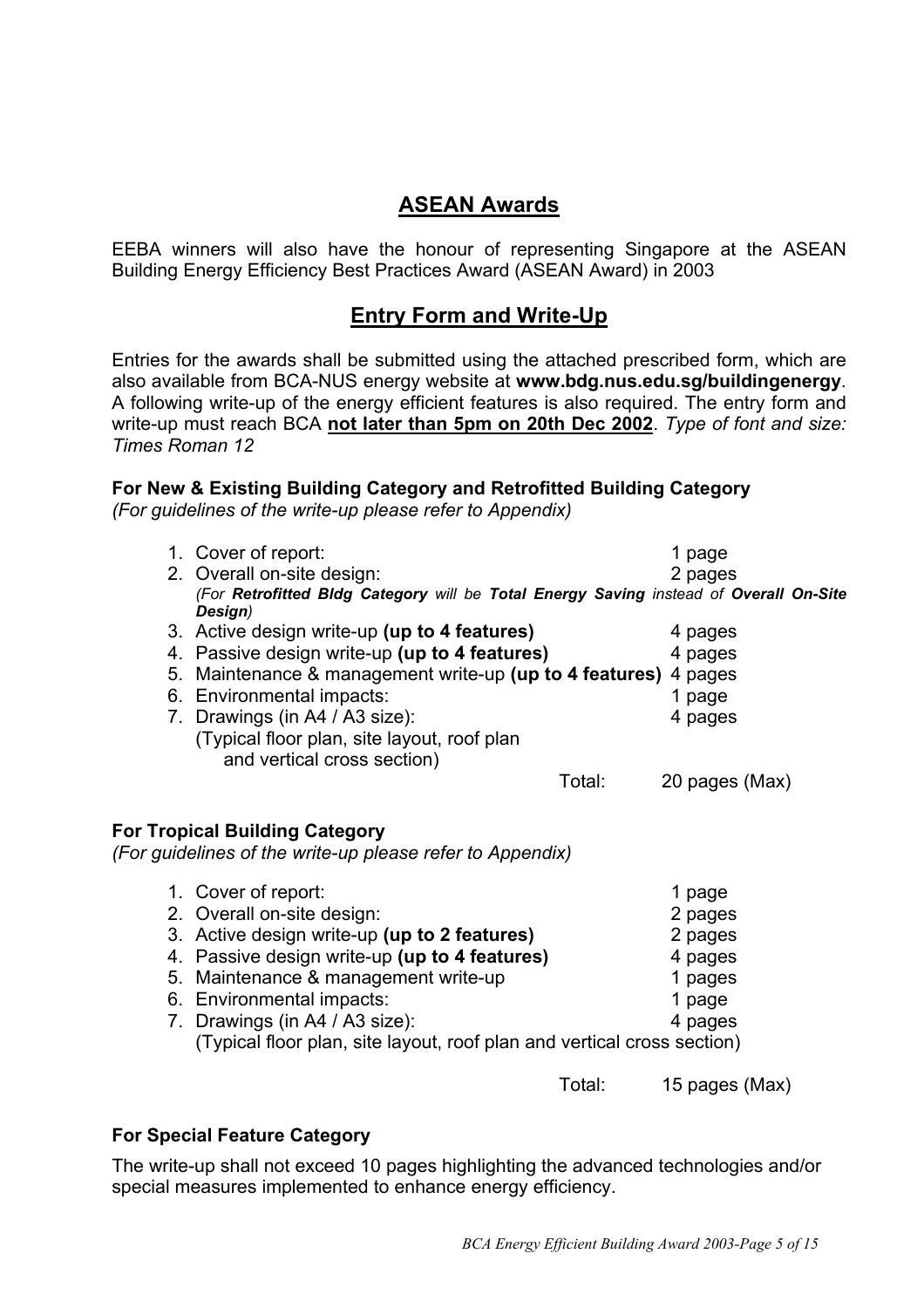## **Presentation to Assessment Panel**

Shortlisted projects will be required to make a presentation to the Assessment Panel tentatively in the **first week of February 2003**. The presentation of not longer than 20 minutes should focus on the energy efficient features and their effectiveness.

## **Site Visit by Assessment Panel**

Shortlisted projects will also be required to be accessible for site visits by the Assessment Panel tentatively in the **first week of February 2003.** The site visits will enable the Assessment Panel to verify and clarify the information presented. Generally, the site visit and presentation are held on the same day.

## **Participation in ASEAN Awards**

All winning entries will be required to participate in the ASEAN Awards. Details of the ASEAN Awards will be available in March 2003.

## **Publication of Materials**

All materials submitted in connection with the entry are non-returnable and shall become the property of the Building and Construction Authority. The Authority reserves the right, without the payment of fees, royalties or otherwise to make whatever use it may consider desirable of all materials submitted in connection with the entries, including the publication of photographs and names and exhibition & publication of materials.

Entries for the BCA Energy Efficient Building Awards or any enquiry should be addressed to:

> The Secretariat BCA Energy Efficient Building Awards Building and Construction Authority 5 Maxwell Road #07-00 Tower Block MND Complex Singapore 069110 Fax: 63254437

Attention: Miss Alice Goh Email: alice\_goh@bca.gov.sg Tel: 63258660 or Mr Bok Chee Meng Email: bok\_chee\_meng@bca.gov.sg Tel: 63258636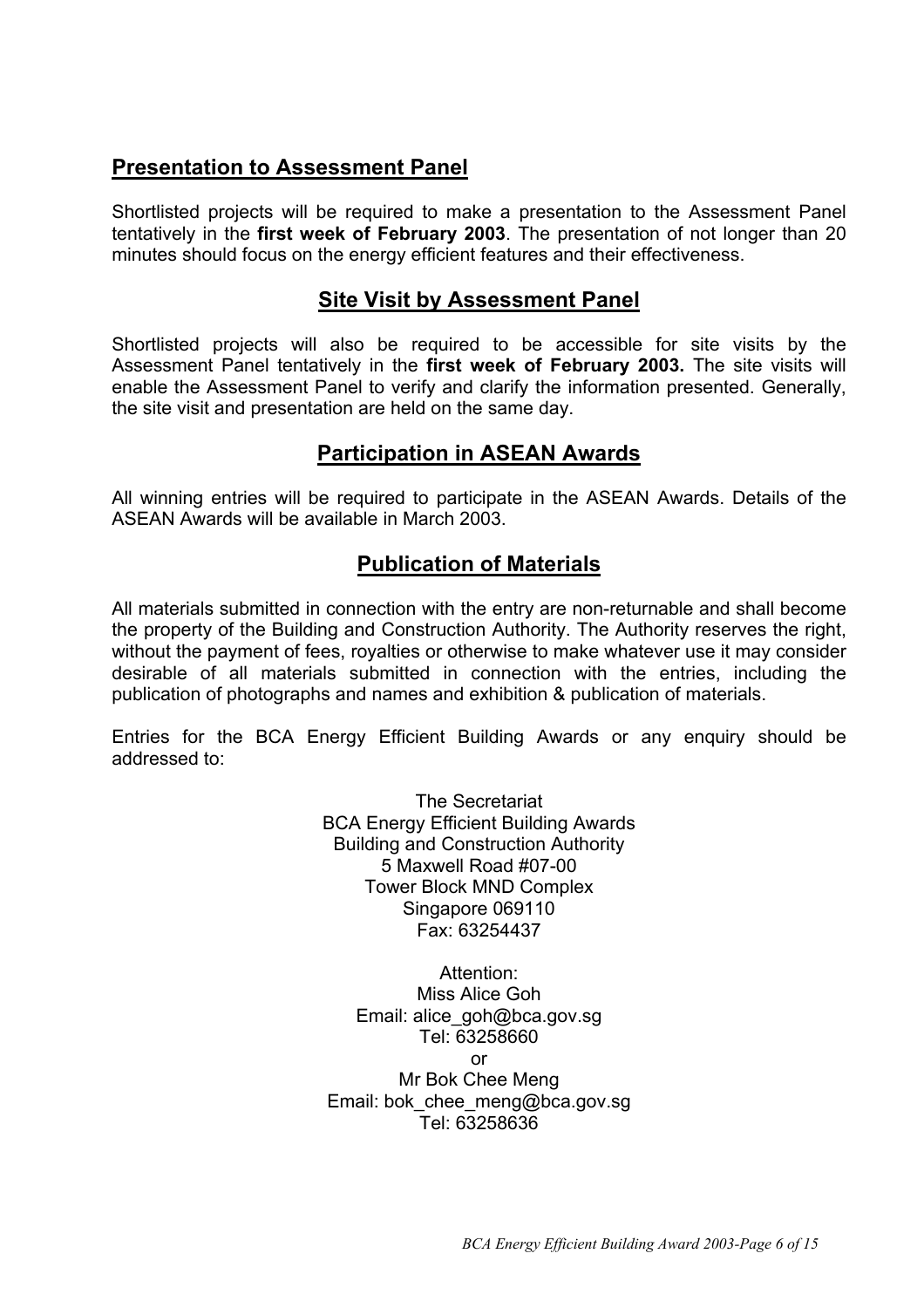## **Entry Form for Energy Efficient Building Award**

Name of Building: Name of Owner/Management Company: Address:

Contact Person: Email: Tel. No.: Fax No.:

#### **Instructions:**

- i. Please answer ALL the questions given in this questionnaire. If relevant information is not available, please indicate NA.
- ii. Please indicate one category you wish to participate in:

| . .    | New & existing building     |
|--------|-----------------------------|
| $\Box$ | <b>Retrofitted building</b> |
| $\Box$ | <b>Tropical building</b>    |
| $\Box$ | <b>Special feature</b>      |

#### **1 Physical Building Background**:

1.1 Usage of the building:

a) Single use development

| M.<br>۰. |
|----------|

b) Mixed use development

If your answer is (a) please proceed to (1.1a), otherwise proceed to (1.1b)

(1.1a) For single use development

|  | Office | Hotel | Others (please specify) |
|--|--------|-------|-------------------------|
|--|--------|-------|-------------------------|

(1.1b) For mixed use development (please indicate types)

|  | Office | Hotel | Retail | Warehouse |
|--|--------|-------|--------|-----------|
|--|--------|-------|--------|-----------|

| Light industry | $\Box$ Shopping centre |  |
|----------------|------------------------|--|
|                |                        |  |

 $\Box$  Others (please specify)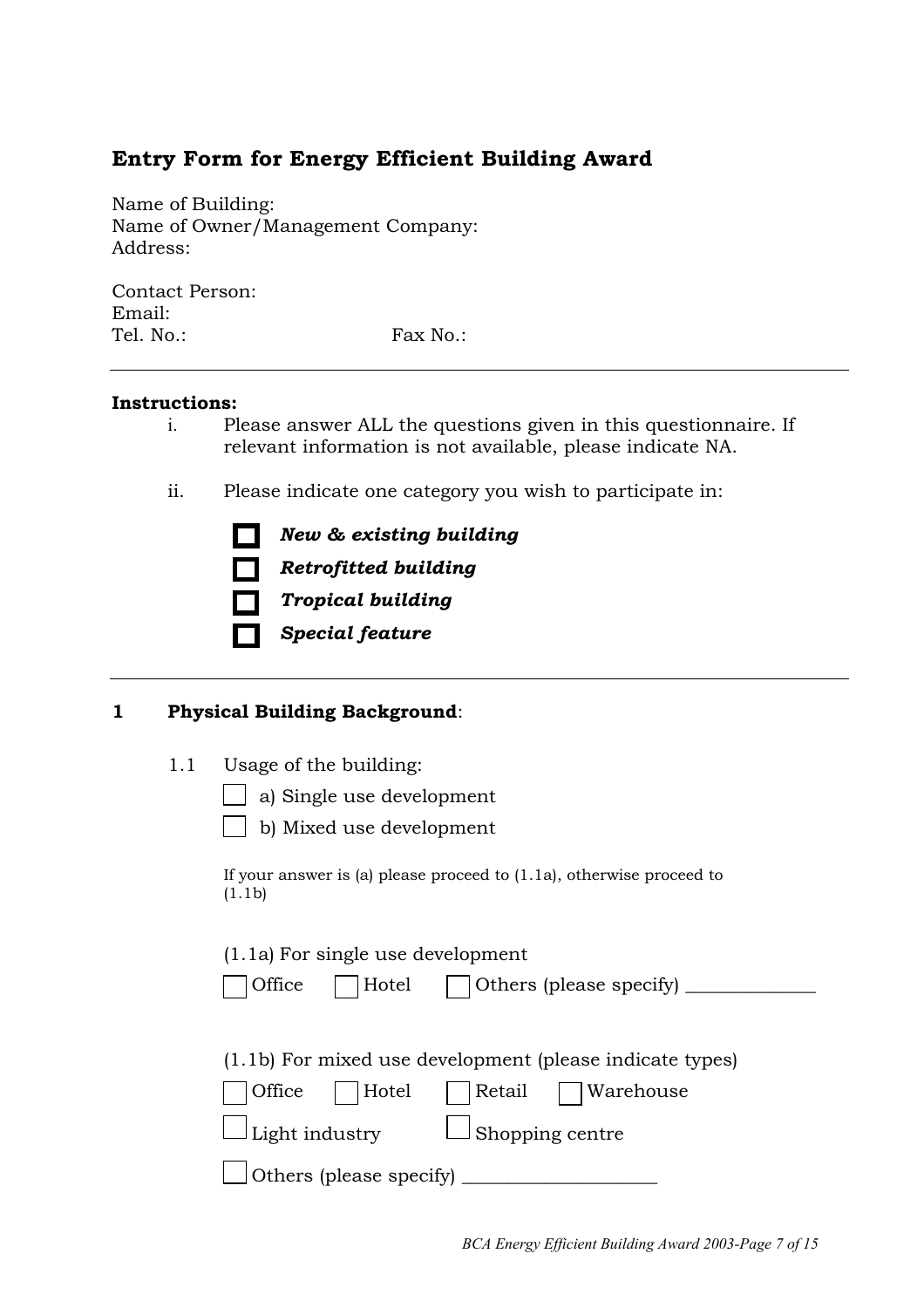[1.1b (continue)] Please indicate the percentage space allocation for mixed use development

|      | Types                          | Percentage of Designated<br>Space $(\%)$                                |  |  |  |  |
|------|--------------------------------|-------------------------------------------------------------------------|--|--|--|--|
|      |                                | Example:                                                                |  |  |  |  |
|      | Office                         | 80%                                                                     |  |  |  |  |
|      | Retail                         | 20%                                                                     |  |  |  |  |
|      | Office                         |                                                                         |  |  |  |  |
|      | Retail                         |                                                                         |  |  |  |  |
|      |                                |                                                                         |  |  |  |  |
|      |                                |                                                                         |  |  |  |  |
| 1.2  |                                | Age of building:<br>(years)                                             |  |  |  |  |
| 1.3  |                                | Date of the last retrofit, if applicable: _____________<br>(month/year) |  |  |  |  |
|      |                                | If retrofitted:                                                         |  |  |  |  |
|      | (a)                            | Partial retrofit<br>Complete retrofit                                   |  |  |  |  |
|      | (b)                            | Please tick if the following have been retrofitted:                     |  |  |  |  |
|      |                                | Facades system                                                          |  |  |  |  |
|      | Air-conditioning system        |                                                                         |  |  |  |  |
|      | M & E systems                  |                                                                         |  |  |  |  |
|      |                                | Transportation system                                                   |  |  |  |  |
|      |                                | Lighting system                                                         |  |  |  |  |
|      |                                | Others (please specify)                                                 |  |  |  |  |
|      | (c)                            | Retrofitted area: ___________ % of total area                           |  |  |  |  |
|      | (d)                            | 1.4 Total number of storeys                                             |  |  |  |  |
|      |                                | (including above ground car park):                                      |  |  |  |  |
| 1.5  |                                | Total number of basement floors                                         |  |  |  |  |
|      |                                | (including basement car park):                                          |  |  |  |  |
| 1.6  |                                | Number of above ground car park levels:                                 |  |  |  |  |
| 1.7  |                                | Number of below ground car park levels:                                 |  |  |  |  |
| 1.8  |                                | Total gross floor area $(m^2)$ :                                        |  |  |  |  |
| 1.9  |                                | Car park area $(m^2)$ :                                                 |  |  |  |  |
| 1.10 | Lettable area $(m^2)$ :        |                                                                         |  |  |  |  |
| 1.11 | Air conditioned area $(m^2)$ : |                                                                         |  |  |  |  |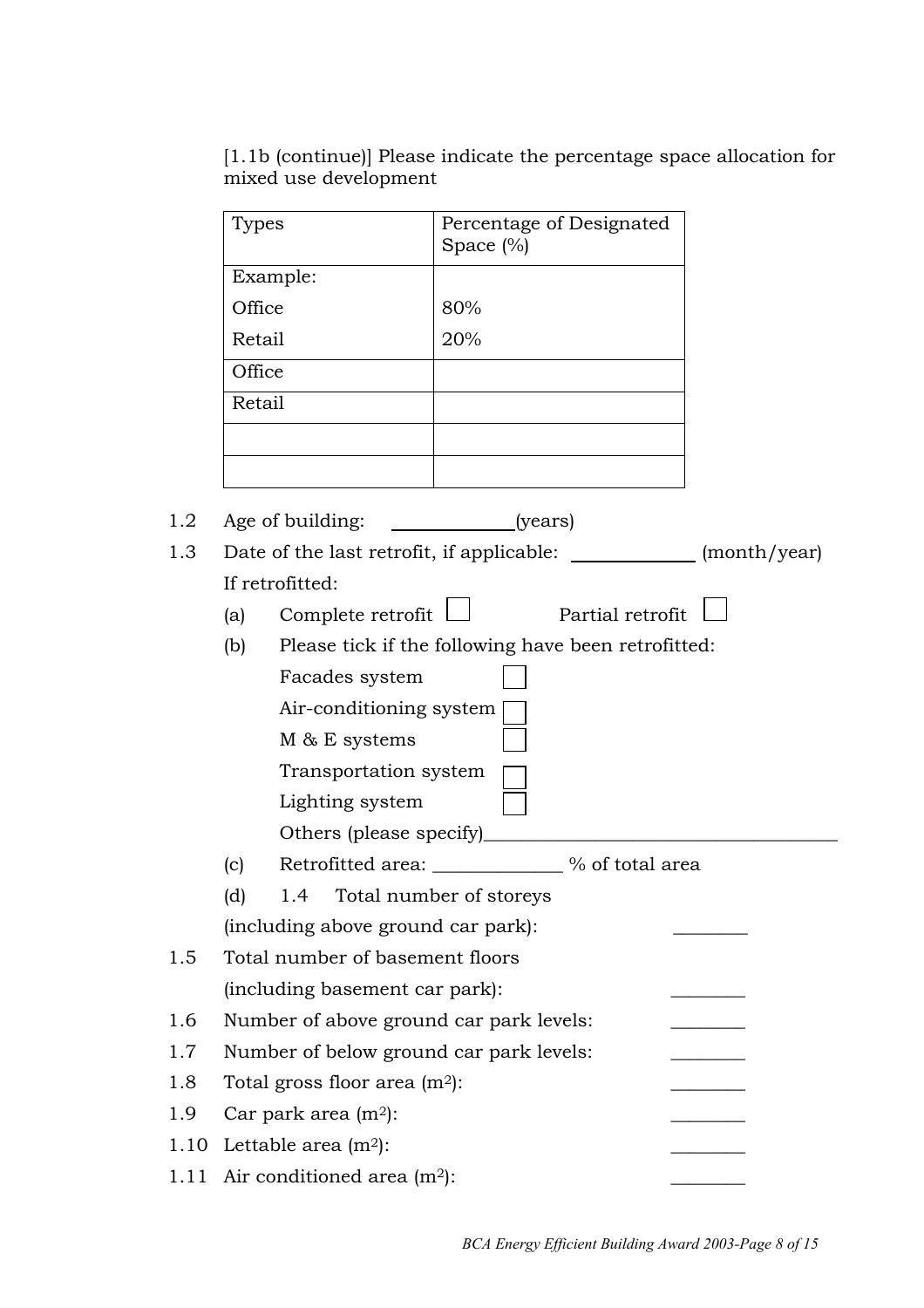| 1.12 Non air-conditioned area excluding car park $(m^2)$ :     |
|----------------------------------------------------------------|
| 1.13 Total building height (m):                                |
| 1.14 Floor to floor height $(m)$ :                             |
| 1.15 Building operation hours (hrs/week):                      |
| 1.16 Air-conditioning system operation hours (hrs/week): _____ |
| 1.17 Total number of occupants (estimated):                    |
| 1.18 Ave occupancy rate (% of total area):                     |
| 1.19 Surface area of the envelope incl roof to GFA ratio       |
| 1.20 Plot ratio (total GFA/ground area)                        |

#### **2 Building Energy Consumption**:

2.1 Energy consumption for:



Owner occupied

Landlord and tenants

2.2 Please provide the total monthly energy consumption of the last 12 to 24 months in column A. Details of the monthly energy consumption of landlord and tenants may also be provided in columns B and C.

| Month &<br>year | Building energy<br>consumption<br>(Total)<br>(kwh/month) | Building energy<br>consumption<br>(Landlord)<br>(kwh/month) | Building energy<br>consumption<br>(Tenants)<br>(kwh/month) |
|-----------------|----------------------------------------------------------|-------------------------------------------------------------|------------------------------------------------------------|
|                 | <b>Column A</b>                                          | <b>Column B</b>                                             | Column C                                                   |
|                 |                                                          |                                                             |                                                            |
|                 |                                                          |                                                             |                                                            |
|                 |                                                          |                                                             |                                                            |
|                 |                                                          |                                                             |                                                            |
|                 |                                                          |                                                             |                                                            |
|                 |                                                          |                                                             |                                                            |
|                 |                                                          |                                                             |                                                            |
|                 |                                                          |                                                             |                                                            |
|                 |                                                          |                                                             |                                                            |
|                 |                                                          |                                                             |                                                            |
|                 |                                                          |                                                             |                                                            |
|                 |                                                          |                                                             |                                                            |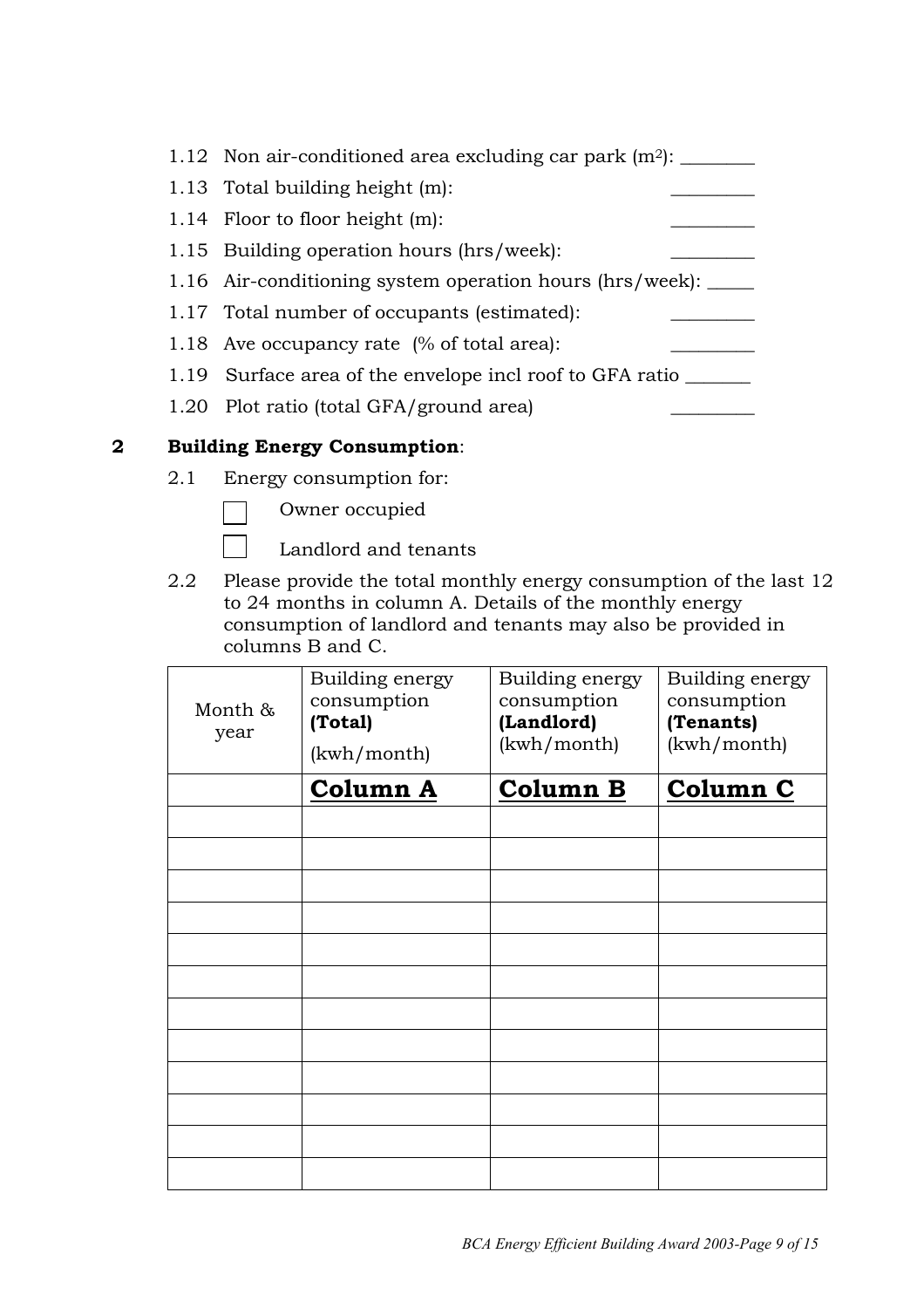| Month &<br>year | Building energy<br>consumption<br>(Total)<br>(kwh/month) | Building energy<br>consumption<br>(Landlord)<br>(kwh/month) | Building energy<br>consumption<br>(Tenants)<br>(kwh/month) |
|-----------------|----------------------------------------------------------|-------------------------------------------------------------|------------------------------------------------------------|
|                 | <b>Column A</b>                                          | <b>Column B</b>                                             | Column C                                                   |
|                 |                                                          |                                                             |                                                            |
|                 |                                                          |                                                             |                                                            |
|                 |                                                          |                                                             |                                                            |
|                 |                                                          |                                                             |                                                            |
|                 |                                                          |                                                             |                                                            |
|                 |                                                          |                                                             |                                                            |
|                 |                                                          |                                                             |                                                            |
|                 |                                                          |                                                             |                                                            |
|                 |                                                          |                                                             |                                                            |
|                 |                                                          |                                                             |                                                            |
|                 |                                                          |                                                             |                                                            |
|                 |                                                          |                                                             |                                                            |

2.3 Does your building use other energy source?

| Yes<br>No                                |
|------------------------------------------|
| If yes, please specify fuel and purpose. |
| Gas, please specify purpose:             |
| Solar, please specify purpose:           |
| Wind, please specify purpose:            |
| Others, please specify purpose:          |

**3 What are the on-site natural environment considerations? Please elaborate in your write-up.**

**The Vestincluded in the write-up Setup** No not included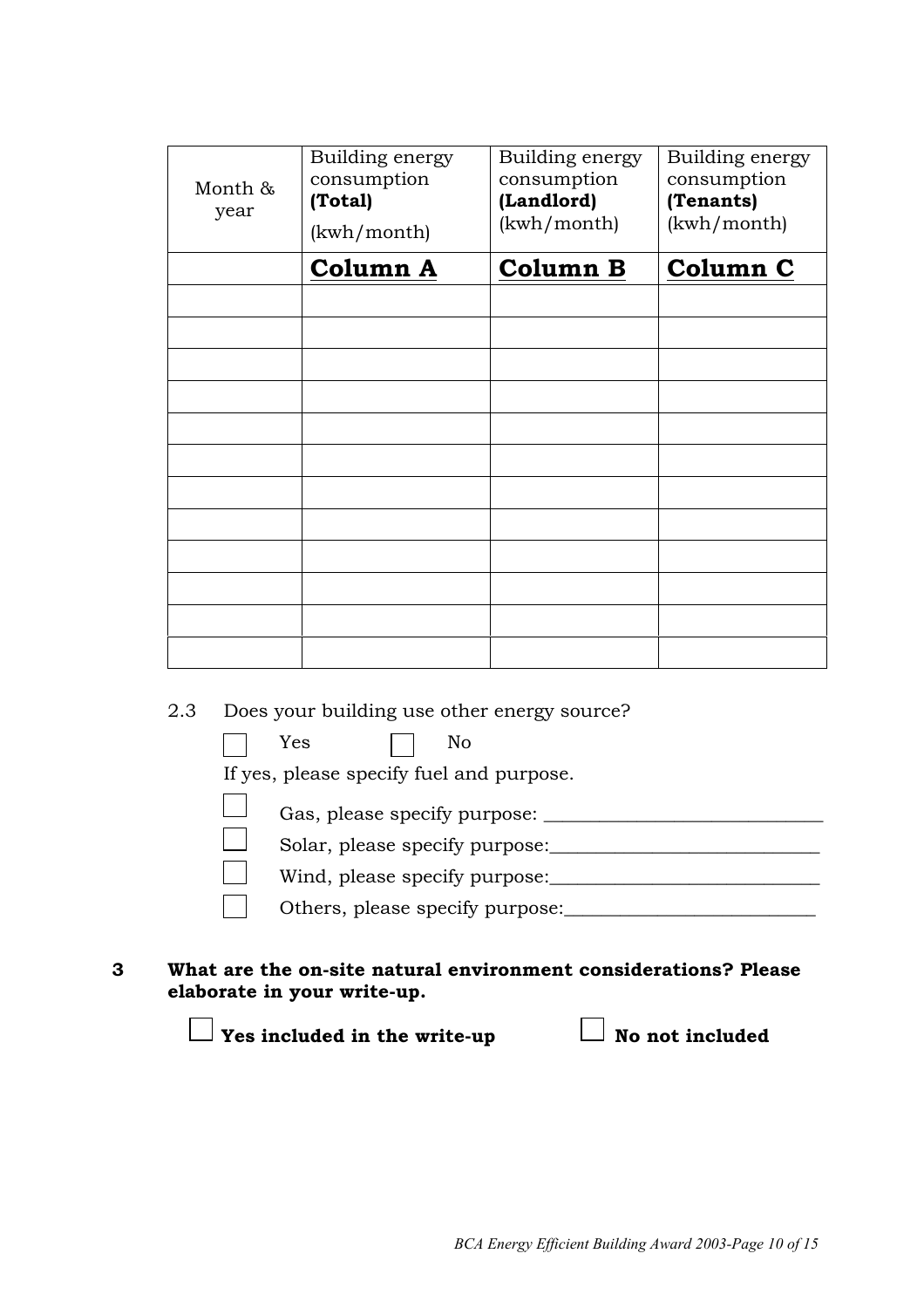| 4 |               | <b>Passive Design Information:</b>                                                                                                 |
|---|---------------|------------------------------------------------------------------------------------------------------------------------------------|
|   | 4.1           |                                                                                                                                    |
|   | $4.2^{\circ}$ |                                                                                                                                    |
|   | 4.3           | Type of façade<br>Stone<br>Tiling<br>Aluminum curtain wall<br>Glass                                                                |
|   | $4.4^{\circ}$ | Colour of façade:                                                                                                                  |
|   |               | Light<br>Dark<br>White<br>Metallic   Others (please specify)                                                                       |
|   | $4.5^{\circ}$ | Use of shading devices<br>Blinds/curtains<br>External sun shade                                                                    |
|   | 4.6           | Building orientation<br>East facing<br>West facing<br>Others (please specify)<br><u> 1980 - Johann Barbara, martxa alemaniar a</u> |
|   | 4.7           | Location of service core:<br>Central<br>Perimeter                                                                                  |
|   | 4.8           | What are the other passive design features (e.g. daylighting and<br>natural ventilation)? Please elaborate in your write-up.       |

 $\Box$  Yes included in the write-up  $\Box$  No not included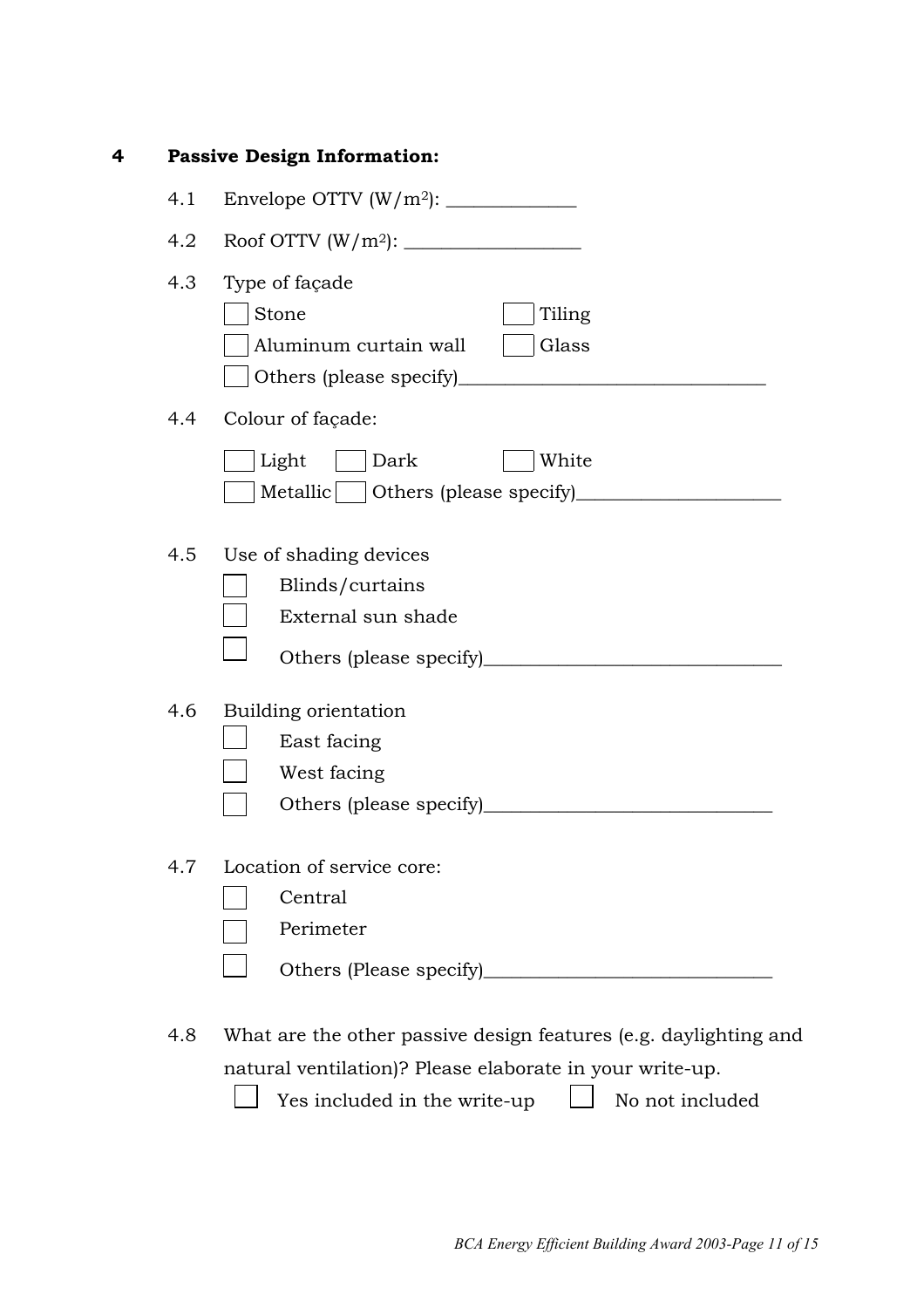#### **5 Active Design Information**

#### 5.1 Office area building systems operating schedule:

| Schedule   | Weekdays | Saturday | Sunday | Public<br>holiday |
|------------|----------|----------|--------|-------------------|
| Start time |          |          |        |                   |
| End time   |          |          |        |                   |

Percentage of total area served:\_\_\_\_\_\_\_\_\_\_\_\_

#### 5.2 Retail area building systems operating schedule:

| Schedule   | Weekdays | Saturday | Sunday | Public<br>holiday |
|------------|----------|----------|--------|-------------------|
| Start time |          |          |        |                   |
| End time   |          |          |        |                   |

Percentage of total area served:

5.3 Other areas: Please specify: \_\_\_\_\_\_\_\_\_\_\_\_\_\_\_\_\_\_\_\_\_\_\_\_\_

| Schedule   | Weekdays | Saturday | Sunday | Public<br>holiday |
|------------|----------|----------|--------|-------------------|
| Start time |          |          |        |                   |
| End time   |          |          |        |                   |

Percentage of total area served: \_\_\_\_\_\_\_\_\_\_

- 5.4 Building indoor environment Indoor air setting : Temperature (oC) \_\_\_\_\_\_\_\_\_\_\_\_\_\_\_\_\_\_\_\_\_\_ : Relative Humidity  $\frac{1}{2}$
- 5.5 Building air-conditioning system and equipment: Fresh air exchange rate  $(m^3/h$  per  $m^2$  floor area) Efficiency of air-conditioning chiller (kW/ton)

5.6 Building lighting load (W/m<sup>2</sup> based on GFA)

5.7 Cooling Load W/m<sup>2</sup> (air-conditioned area)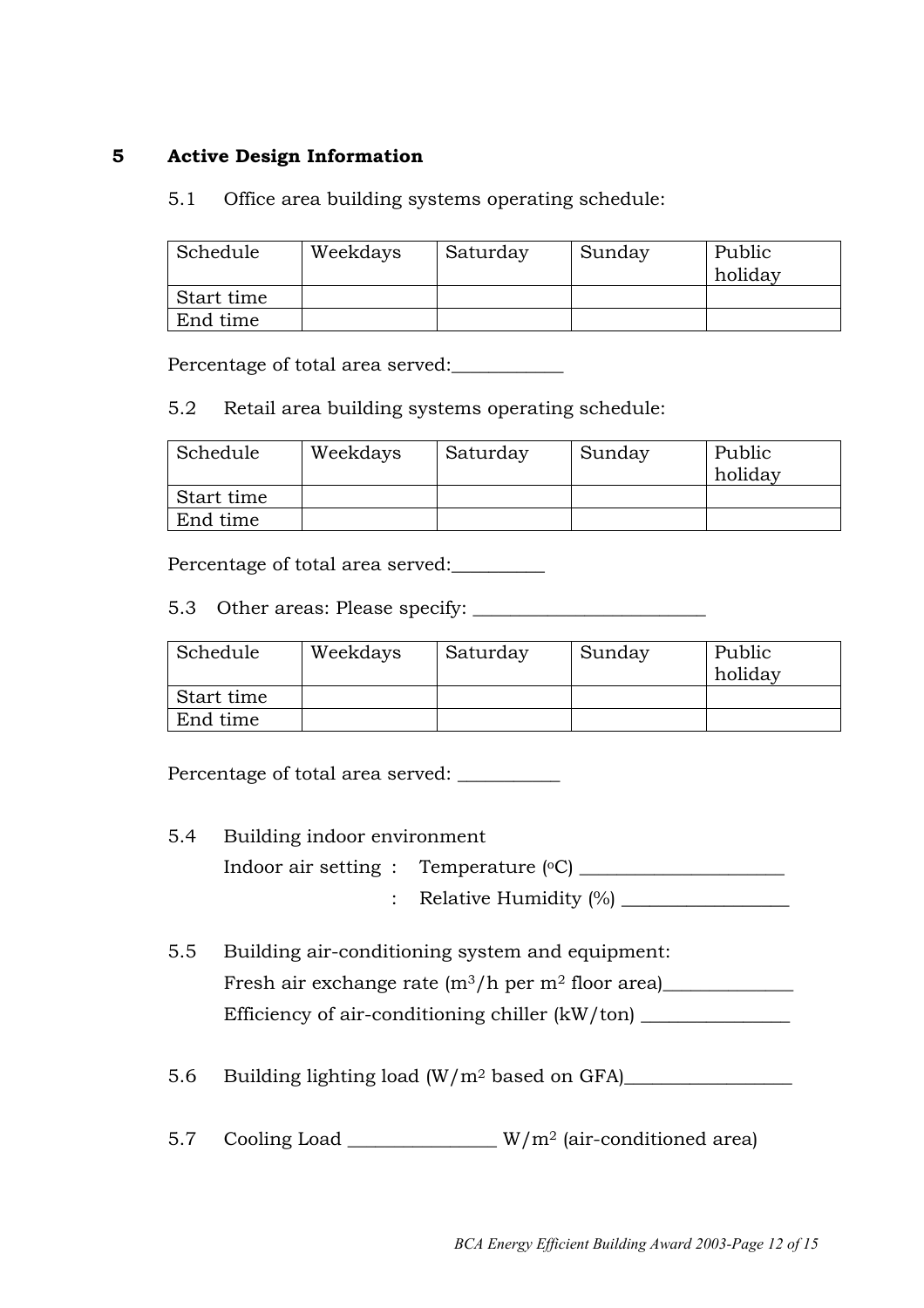5.8 What are the other active design features (e.g. energy recovery system, energy saving lighting fixtures and control and building automation system)? Please elaborate in your write-up.

|  | $\Box$ Yes included in the write-up |  | $\Box$ No not included |
|--|-------------------------------------|--|------------------------|
|--|-------------------------------------|--|------------------------|

#### **6 Management and Maintenance Scheme**

6.1 Is there an energy committee to monitor and conserve energy consumption?

| $\overline{\phantom{0}}$ |  |
|--------------------------|--|
|                          |  |

6.2 Does the Building Management have a clearly spelt out energy policy? If yes, please provide details of the policy and methods of implementation. Please elaborate in your write-up.

 $\Box$  Yes included in the write-up  $\Box$  No not included

6.3 Is there a maintenance programme? Please elaborate in your writeup.

 $\Box$  Yes included in the write-up  $\Box$  No not included

 $|N_{\Omega}$ 

**7. What are the environmental impact consideration (e.g. waste and pollution management)? Please elaborate in your write-up.**

**Yes included in the write-up**  $\vert$  **No not included** 

#### **8. Additional Information for Retrofitted Buildings**

- 8.1 Energy savings in air-conditioned area  $kWh/m^2/yr$  (based on 2000 operational hours/year)
- 8.2 Energy savings in lighting systems  $\frac{1}{2}$  kWh/m<sup>2</sup>/yr (based on 2000 operational hours/year)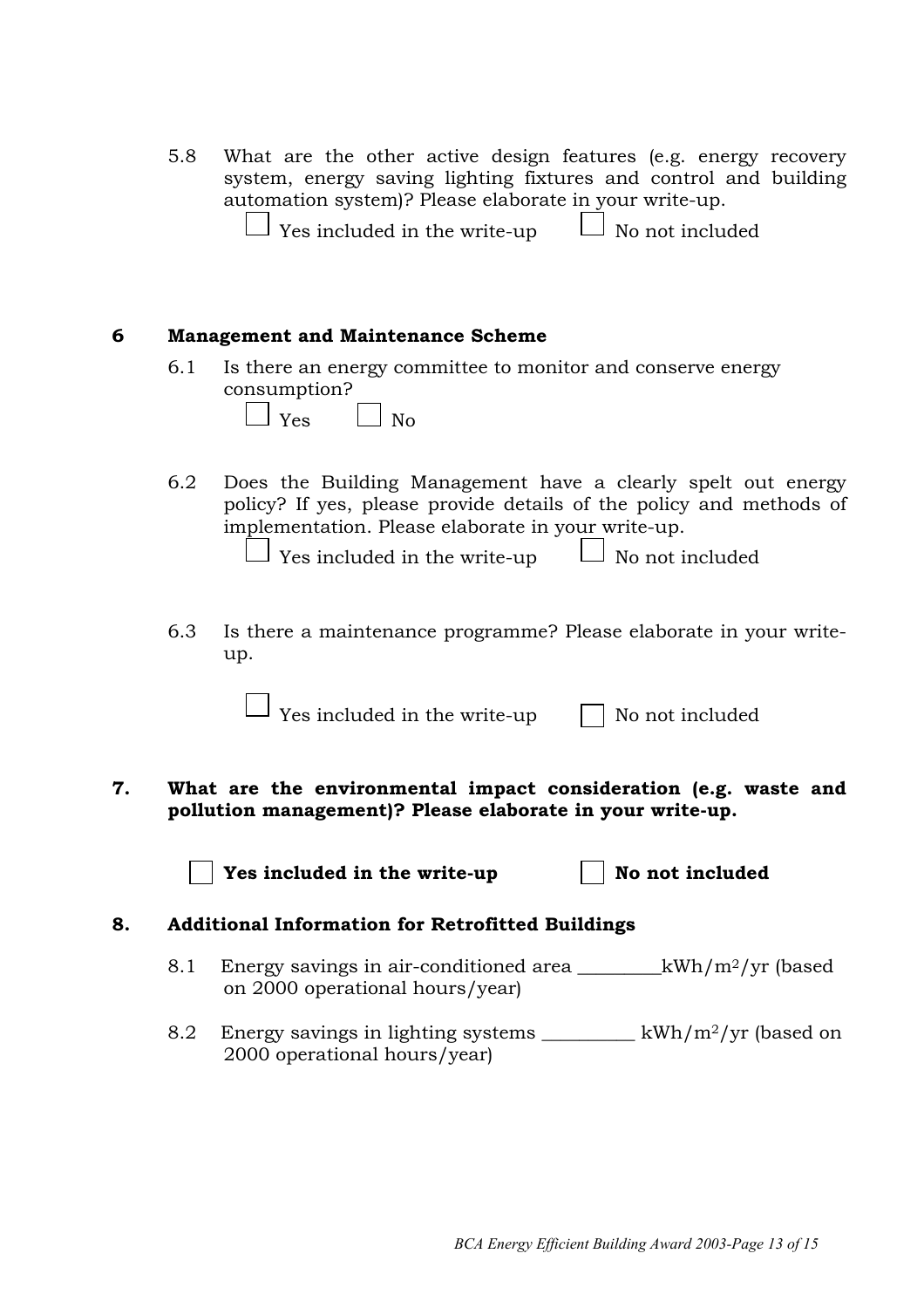#### **9 Project Team**

| Architect:               |
|--------------------------|
| M & E Engineer:          |
| Others (please specify): |

#### **10 Affirmation**

We certify that the information given above is true and accurate and that the Assessment Panel may seek to verify them independently, if required.

| a) |                                |  |  |
|----|--------------------------------|--|--|
|    |                                |  |  |
|    | Designation:                   |  |  |
|    |                                |  |  |
|    |                                |  |  |
|    |                                |  |  |
|    | b) Signature of Architect:     |  |  |
|    |                                |  |  |
|    | Designation:                   |  |  |
|    | Contact: _____________________ |  |  |
|    |                                |  |  |
|    |                                |  |  |
|    | c) Signature of Engineer:      |  |  |
|    |                                |  |  |
|    | Designation:                   |  |  |
|    |                                |  |  |
|    |                                |  |  |